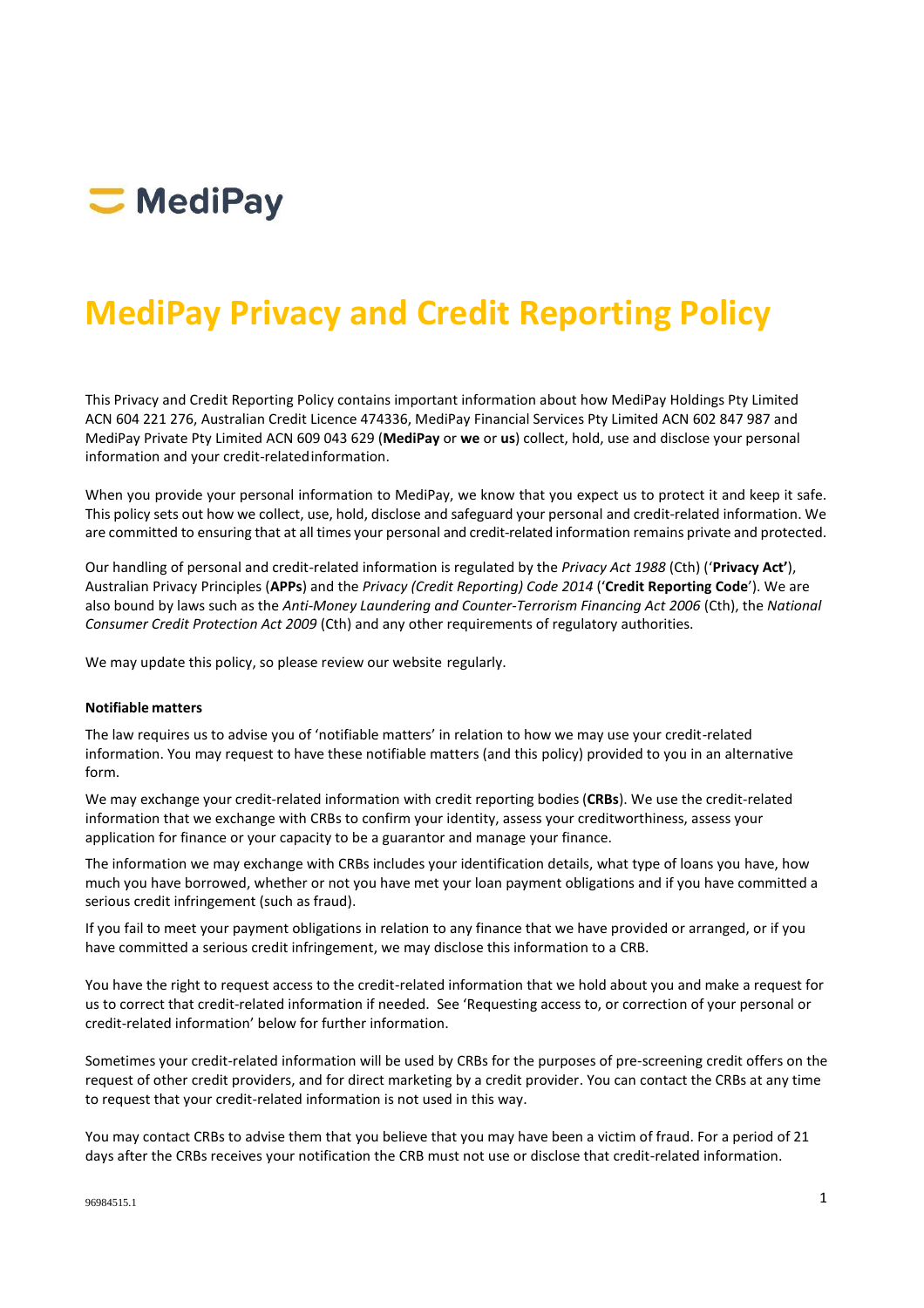You can contact any of the following CRBs for more information:

- Equifax Australia [www.mycreditfile.com.au,](http://www.mycreditfile.com.au/) (13 83 32)
- illion Australia Pty Limited [www.checkyourcredit.com.au,](http://www.checkyourcredit.com.au/) (13 2333) or
- Experian Australia Credit Services Pty Limited [-www.experian.com.au](http://www.experian.com.au/)

## **What types of "***personal information"* **and "***credit-related information***" do we collect andhold?**

When we refer to *personal* information, we mean information from which your identity is reasonably apparent. This information may include information or an opinion about you that we collect and hold throughout the course of our relationship, and from persons you have nominated to supplyinformation. The personal information we hold about you may include:

- 1. *Identification Information,* which is information which includes your name, address, contact details and date of birth used to identify you, and used to protect against fraud and unlawful activity.
- 2. *Financial information*, which is information required for making credit-related decisions. For example, credit reports from CRBs, bank account information relating to your income and expenses, assets and liabilities, credit and loan repayment history, past and present credit types, employment information, court proceedings, insolvency and default information.
- *3. Sensitive Information*. We will only collect sensitive information about you with your consent. For MediPay products, the only sensitive information we collect includes your health and medical procedure information and your biometric identification for verification purposes.
- *4. Credit information*, which is information which includes your identity; the type, terms and maximum amount of credit provided to you, including when that credit was provided and when it was repaid; *repayment history information*, *default information* (including overdue payments); payment information; new arrangement information; details of any serious credit infringements; court proceedings information; personal insolvency information and publicly available information; and
- *5. Credit eligibility information,* which is credit reporting information supplied to us by a CRB, and any information that we derive from it.

Collectively, we refer to credit information and credit eligibility information as 'credit-related information'. We use your credit-related information to assess your eligibility to be provided with finance and this information may influence credit that has been provided to you or that you have applied for. This includes personal credit and business credit. It can also cover information about you as a guarantor of a loan. Usually, credit-related information is exchanged between credit and finance providers and CRBs.

If you are applying for finance or providing a guarantee, we may ask for Identification information, and also collect the ages and number of your dependants and cohabitants, the length of time you have resided at your current address, your employment details and proof of earnings and expenses. We may collect Financial Information so that we can assess your credit application, your suitability as a guarantor, or to manage your credit with us.

# **How do we collect personal and credit-related information?**

- 1. *Directly from you*. This occurs when you complete our online loan application and when you talk to us in person or on the phone. We may record your interactions with us, including your telephone conversations with us and your use of our emails and website.
- 2. *Electronically.* This occurs through electronic records created when you use our website, tablet or mobile applications. For example information about your location or activity including the date of and time of visits,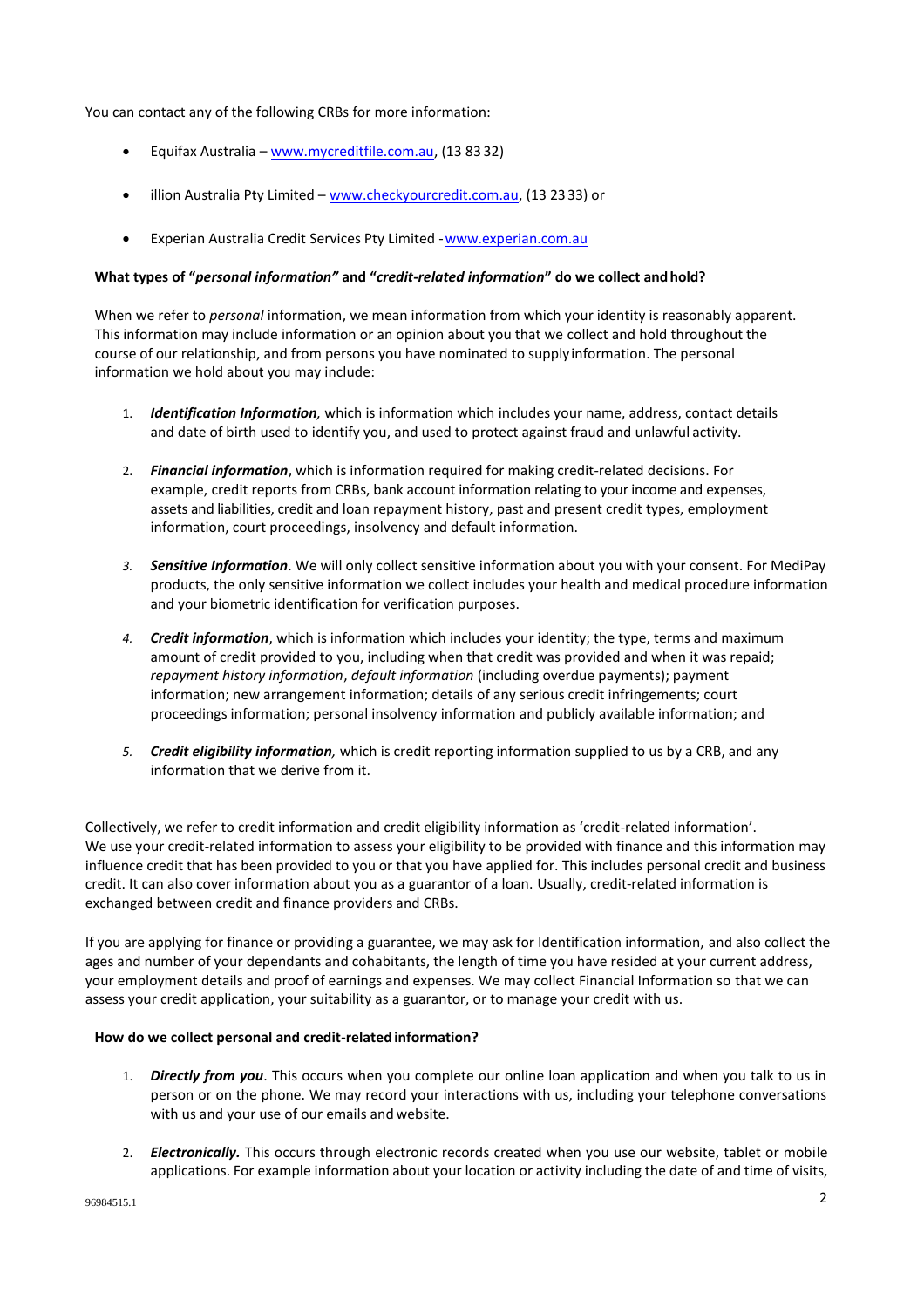which pages are viewed, how you as the user navigate through the website and interact with the webpages (including fields completed in form and applications), IP address, telephone number, information about the device used to visit our website and whether you've accessed third party sites.

- 3. *Third party service providers.* We collect information about you from third parties such as credit agencies, accountants, lawyers, doctors, dentists, financial institutions, landlords, agents, advisers, brokers and/or employers.
- 4. *Public information*. We may also collect information about you that is publicly available, for example from public registers or social media, or made available by third parties
- 5. *CRB or lenders.* We may collect credit reports from CRBs or opinions from other lenders about your creditworthiness.

We may record your interactions with us, including your telephone conversations with us.

If you provide personal or credit-related information to us about someone else, you must ensure that you are entitled to disclose that information to us and that we can collect, use and disclose that information as set out in this Policy without having to take any further steps required under law (such as obtain that person's consent). Thus, if you provide us with 'personal information and credit-related information about someone else, you must ensure that the individual understands the content of this Policy and has provided their consent for you to provide us with their information and to be bound by this policy.

# **How do we hold personal and credit-relatedinformation?**

We will take reasonable steps to protect your personal and credit-related information. Your personal and creditrelated information will always be stored in a secure environment, and will mainly be stored electronically in cloud or other types of networked or electronic storage centres. We may store your personal and credit-related information in paper and electronic form. We will also take reasonable steps to protect any information from misuse, loss and unauthorised access, modification or disclosure. All service providers we contract with are required to have a Privacy Policy, and comply with the Privacy Act. However, please note that information you provide to us through electronic means example, via the internet or email may be insecure in transit, particularly where no encryption is utilised.

# **How do we use personal information?**

We collect, use and exchange your information so that we can:

- 1. establish your identity including using biometric identification verification;
- 2. assess applications for products andservices;
- 3. manage those products and services;
- 4. price and design our products and services;
- 5. administer our products and services;
- 6. manage our relationship with you;
- 7. manage our risks and help identify and investigate illegal activity, such as fraud
- 8. contact you, for example if we suspect fraud on our account or need to tell you something important;
- 9. conduct and improve our businesses and improve the customer experience;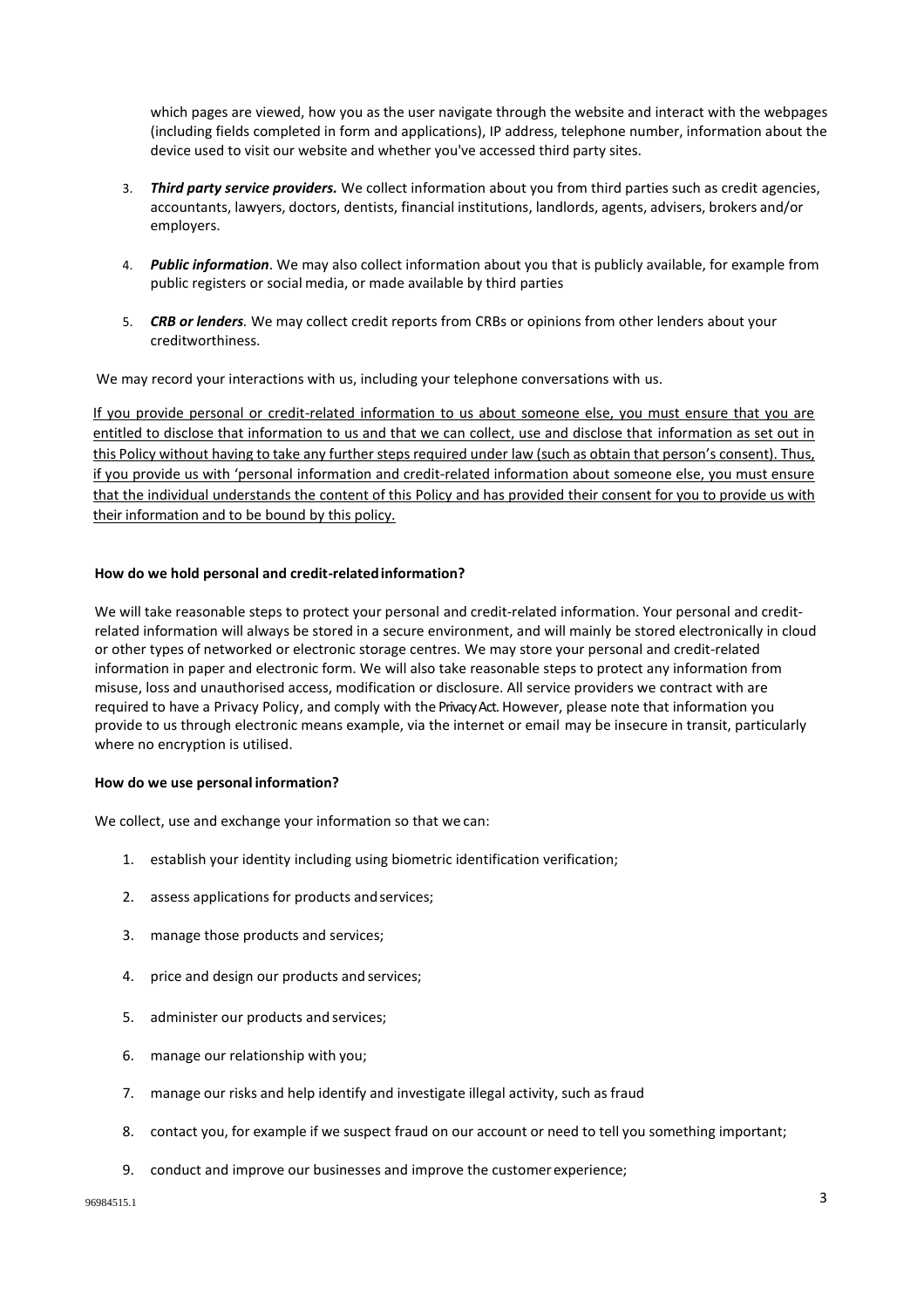- 10. comply with our legal obligations and assist government and law enforcement agencies or regulators, and
- 11. identify and tell you about other products or services that we think may be of interest to you.

We may use credit-related information to assess your eligibility for credit or to become a guarantor, assist you to manage your repayment obligations, administer failures to repay, assess repayment variations, perform other credit maintenance activities in connection with your credit, comply with our regulatory obligations, prevent fraud, and similar. We may also collect, use and exchange your information in other ways where permitted by law.

# **Who do we disclose personal or credit-related information to?**

We may disclose certain personal and credit-related personal information with CRBs to notify them about defaults, update credit reporting information, obtain a credit history report, and any other activities of a similar nature.

The CRBs we may use include Equifax Australia, illion Australia and Experian. You can contact these CRBs or visit their websites (provided above) to view their policies on their management of credit-related and personal information, including details of how to access your credit-related personal information they hold.

We may collect, hold, use and disclose certain personal information and credit-related informationabout you to assess and administer your credit in default recovery situations, to operate our business and improve our products, to obtain funding and to meet our regulatory obligations. This information may include:

- permitted identification information e.g. names, date of birth, gender, most recent addresses, employer, passport and driver's licence details;
- the fact that you have applied for credit and the amount and type of credit;
- the identity of your current and previous lenders;
- records of previous requests made by credit providers to CRBs for information
- information about you in connection with consumer or commercial credit applications;
- repayment history;
- information about defaults (where repayments over \$150 are more than 60 days overdue, in certain circumstances);
- where those default repayments are no longer overdue, or new payment arrangements have been agreed;
- our or another credit provider's opinion that you have committed a serious credit infringement (that is, acted fraudulently or shown an intention not to comply with your credit obligations);
- the start and end dates, credit limits and certain terms and conditions of your credit arrangements;
- information about court judgments against you;
- publicly available information relevant to your credit worthiness;
- certain insolvency information from the National Personal Insolvency Index;
- information derived by CRBs from the above information (e.g. assessments and ratings in respect of your credit worthiness); and
- 96984515.1 4 • information we derive from the above information (e.g. our own assessments and ratings in respect of your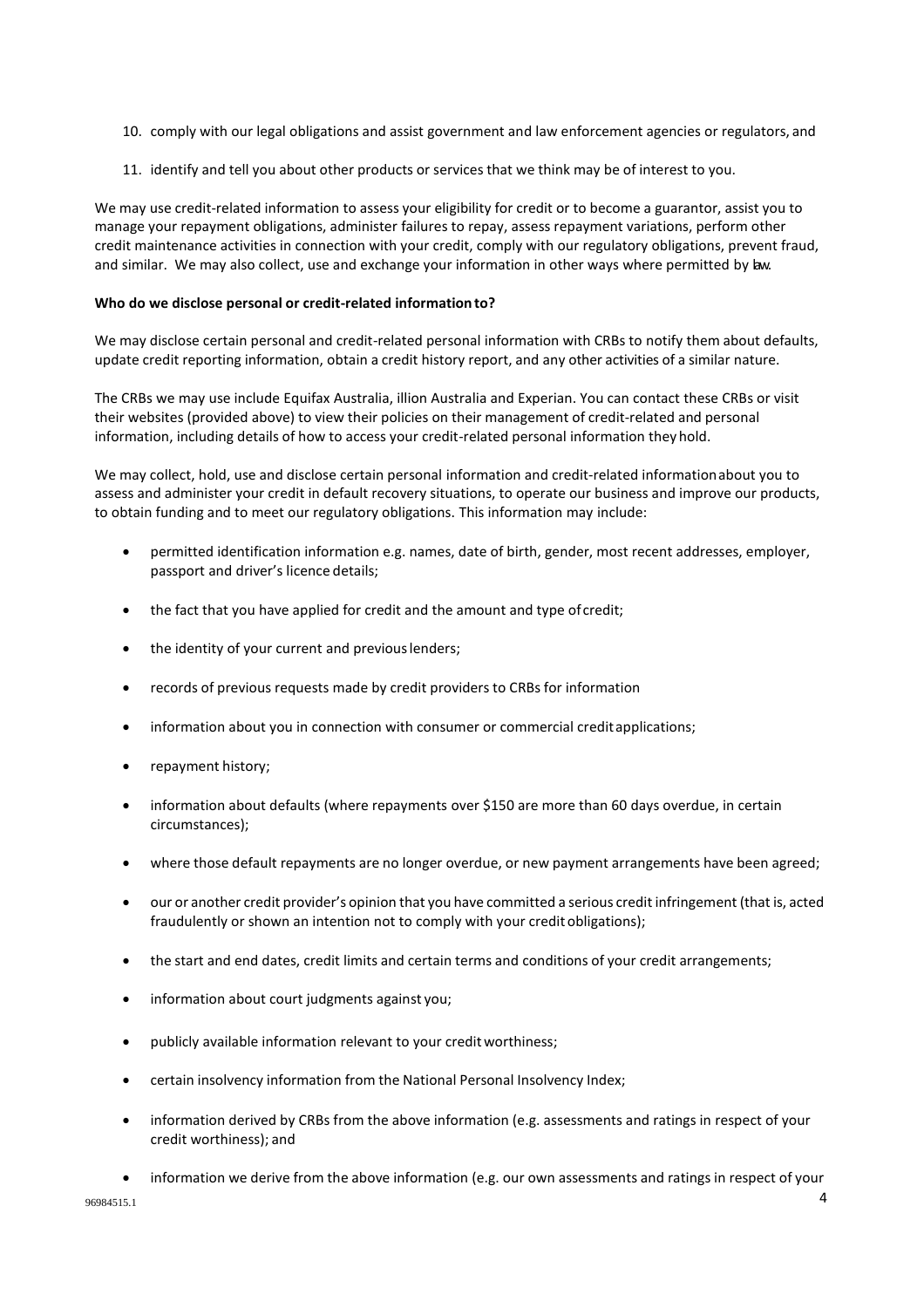#### credit worthiness).

We may also share your personal information with a related party of MediPay and organisations who assist in the management and administration of loans and loan applications; other service providers including organisations that provide archival, auditing, debt collection, banking, insurance, marketing, legal services, advertising, valuation, mail-out services, authentication, document management, technology and data processing services; government bodies including courts and tribunals; persons interested in acquiring or funding us; your employer, executor, administrator, trustee, guardian or attorney; your agents, such as financial or legal advisers; anyone where you have provided us consent; other guarantors or borrowers (if more than one); borrowers or prospective borrowers, including in relation to any credit you guarantee or propose to guarantee; other financial institutions, for example to process a claim for mistaken payment; identity verification services.

We may also disclose such information as required by the Privacy Act or any other law.

Prior to disclosing any of your personal information to another person or organisation, we will take all reasonable steps to satisfy ourselves that:

- (a) the person or organisation will provide at least the same level of protection of your personal information that we do; or
- (b) you have consented to us making the disclosure.

#### **Do we use personal information for marketing?**

We may offer you products and services by various means, including by mail, telephone, email, SMS or other electronic means, such as through social media or targeted advertising. If you do not wish your personal information to be used or disclosed for the promotional purposes described above, please contact us to express your wish to opt out, or click the "opt out" at the common of any electronic communication.

#### **Business without identifying you**

In most circumstances, it will be necessary for us to identify you in order to successfully do business with you. However, where it is lawful and practicable to do so, we will offer you the opportunity of doing business with us without providing us with personal information (for example, if you make general inquiries about interest rates or current promotional offers).

#### **Our use of Cookies**

We use cookies, identifiers for mobile devices (e.g., Android Advertising Identifier or Advertising Identifier for iOS) and other similar technology to provide you with better and more customised service and with a more effective website and to collect data.

A cookie is a small text file that is stored on a user's computer by our web page server for record-keeping purposes. A cookie can later be retrieved by our webpage servers. Cookies are frequently used on websites and you can choose if and how a cookie will be accepted by configuring your preferences and options in your internet browser.

We use cookies for different purposes such as:

- to allocate a unique number to your internet browsers;
- to customise our website for you;
- for statistical purposes;
- to identify if you have accessed a Third Party website; and
- for security purposes.

Users can control the use of cookies at the individual browser level. If you reject cookies, you may still use our Website, but your ability to use some features or areas of our Website may be limited. If you would like to learn more about cookies or how to configure your browser, please visit [www.allaboutcookies.org.](http://www.allaboutcookies.org/)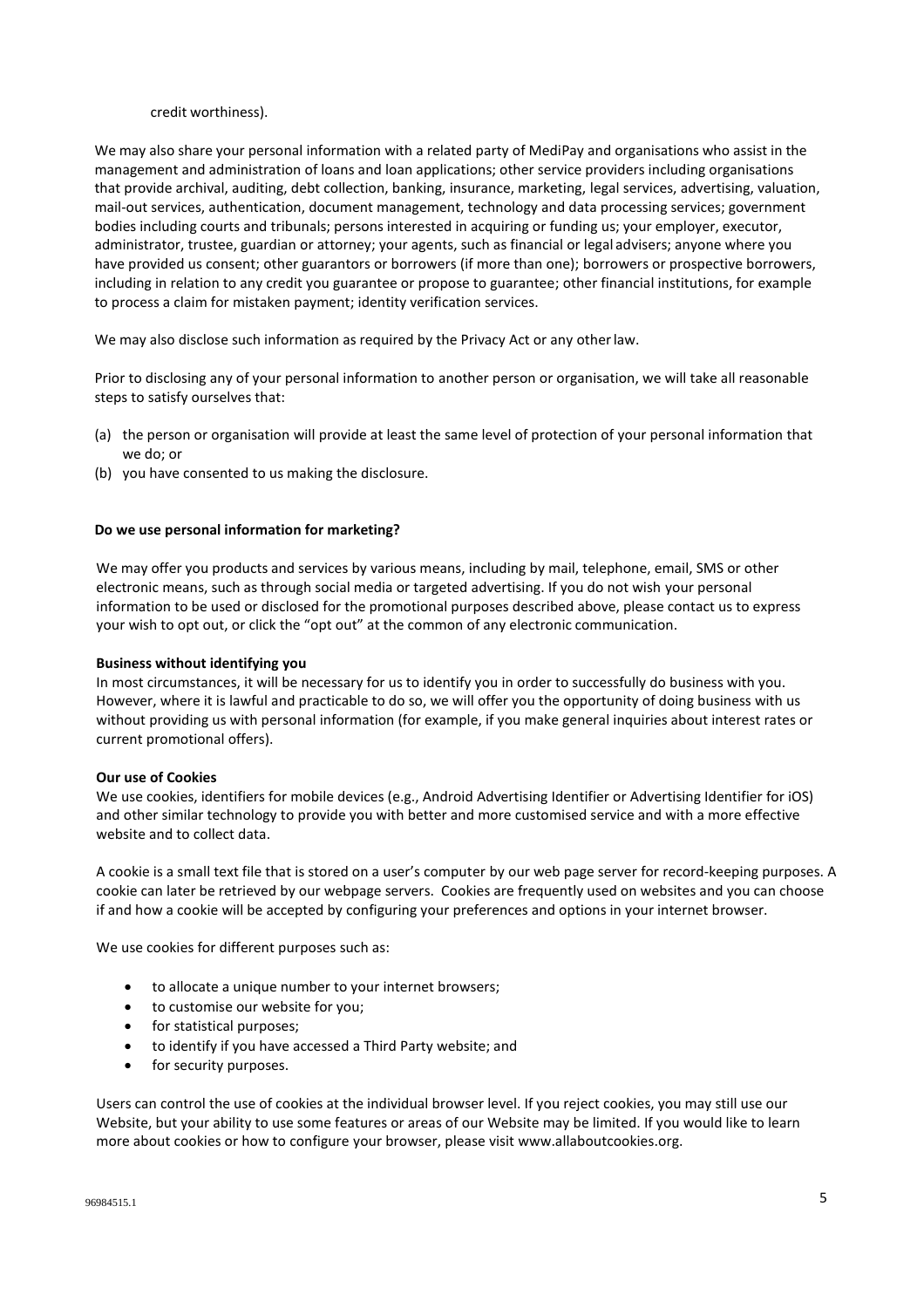We use Google Analytics and details about how Google uses data can be found at [www.google.com/policies/privacy/partners/.](https://www.google.com/policies/privacy/partners/)

## **IP addresses**

Your IP address is the identifier for your computer when you are using the internet. It may be necessary for us to collect your IP address for your interaction with various parts of our website.

## **Online applications**

When you send a completed online application to us, we retain the information contained in that application. We are able to then use that information to provide any financial services that you require. You can also suspend and save online applications, so you can complete and send the applications at a later time. If you suspend or save your application, the information that you have entered will be retained in our systems so that you may recover the information when you resume your application. Online applications that have been suspended or saved may be viewed by us.

# **Updating your personal information**

It is important to us that the personal information we hold about you is accurate and up-to-date. During the course of our relationship with you, we may ask you to inform us if any of your personal information has changed.

If you wish to make any changes to your personal information, you may contact us. We will generally rely on you to ensure that the information we hold about you is accurate or complete.

## **Requesting access to, or correction of your personal or credit-relatedinformation**

We will provide you with access to the personal and credit-related information we hold about you. You may request access to any of the personal information we hold about you at any time.

Depending on the type of request that you make we may respond to your request immediately, otherwise we usually respond to you within seven days of receiving your request. We may need to contact other entities to properly investigate your request.

There may be situations where we are not required to provide you with access to your personal or credit-related information, for example, if the information relates to existing or anticipated legal proceedings, if your request is vexatious or if the information is commercially sensitive.

An explanation will be provided to you, if we deny you access to the personal or credit-related information we hold about you.

If any of the personal or credit-related information we hold about you is incorrect, inaccurate or out of date you may request that we correct the information by contacting us via our contact details set out at the bottom of this policy. You will not be charged any fees to access your credit-related information if you have not made a request for accessing the information within the preceding 12 months. If you have made an access request within the preceding 12 months, a reasonable cost may be charged.

If appropriate we will correct the personal information at the time of the request, otherwise, we will provide an initial response to you within seven days of receiving your request. Where reasonable, and after our investigation, we will provide you with details about whether we have corrected the personal or credit-related information within 30 days.

We may need to consult with other finance providers or credit reporting bodies or entities as part of our investigation.

If we refuse to correct personal or credit-related information we will provide you with our reasons for not correcting the information.

# **Do we transfer your information overseas?**

 $96984515.1$  6 We may disclose your personal information to overseas recipients that provide support functions to us.